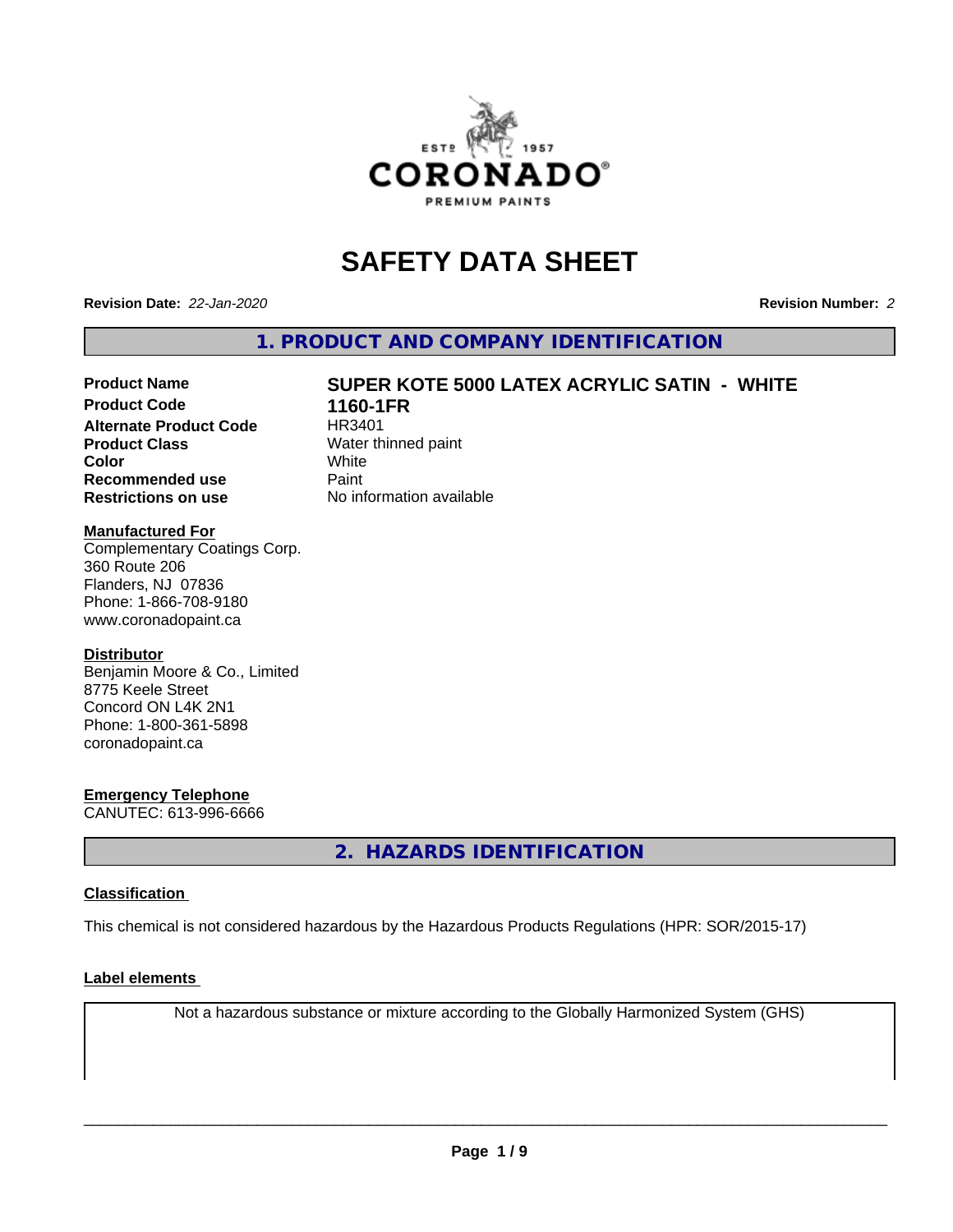**Appearance** liquid **Odor 11** and **Odor 11** and **Odor 11** and **Odor 11** and **Odor 11** and **Odor Odor** 11 and **Odor** 11 and **Odor** 11 and **Odor** 11 and **Odor** 11 and **Odor** 11 and 21 and 21 and 21 and 21 and 22 and 22 and

# **Other information**

No information available

# **3. COMPOSITION INFORMATION ON COMPONENTS**

\_\_\_\_\_\_\_\_\_\_\_\_\_\_\_\_\_\_\_\_\_\_\_\_\_\_\_\_\_\_\_\_\_\_\_\_\_\_\_\_\_\_\_\_\_\_\_\_\_\_\_\_\_\_\_\_\_\_\_\_\_\_\_\_\_\_\_\_\_\_\_\_\_\_\_\_\_\_\_\_\_\_\_\_\_\_\_\_\_\_\_\_\_

| <b>Chemical name</b>                         | CAS No.    | Weight-%   | Hazardous Material<br>registry number<br>(HMIRA registry #) | Date HMIRA filed and<br>Information Review Act date exemption granted<br>(if applicable) |
|----------------------------------------------|------------|------------|-------------------------------------------------------------|------------------------------------------------------------------------------------------|
| Titanium dioxide                             | 13463-67-7 | $10 - 30%$ |                                                             |                                                                                          |
| Kaolin                                       | 1332-58-7  | $3 - 7%$   |                                                             |                                                                                          |
| Propylene glycol                             | 57-55-6    | $-5%$      |                                                             |                                                                                          |
| Propanoic acid, 2-methyl-,<br>monoester with | 25265-77-4 | - 5%       |                                                             |                                                                                          |
| 2,2,4-trimethyl-1,3-pentanediol              |            |            |                                                             |                                                                                          |

\*The exact percentage (concentration) of composition has been withheld as a trade secret

# **4. FIRST AID MEASURES**

| <b>General Advice</b>                  | No hazards which require special first aid measures.                                                     |
|----------------------------------------|----------------------------------------------------------------------------------------------------------|
| <b>Eye Contact</b>                     | Rinse thoroughly with plenty of water for at least 15<br>minutes and consult a physician.                |
| <b>Skin Contact</b>                    | Wash off immediately with soap and plenty of water while<br>removing all contaminated clothes and shoes. |
| <b>Inhalation</b>                      | Move to fresh air. If symptoms persist, call a physician.                                                |
| Ingestion                              | Clean mouth with water and afterwards drink plenty of<br>water. Consult a physician if necessary.        |
| <b>Most Important Symptoms/Effects</b> | None known.                                                                                              |
|                                        |                                                                                                          |

**Notes To Physician Treat symptomatically.** 

 $\overline{\phantom{a}}$  ,  $\overline{\phantom{a}}$  ,  $\overline{\phantom{a}}$  ,  $\overline{\phantom{a}}$  ,  $\overline{\phantom{a}}$  ,  $\overline{\phantom{a}}$  ,  $\overline{\phantom{a}}$  ,  $\overline{\phantom{a}}$  ,  $\overline{\phantom{a}}$  ,  $\overline{\phantom{a}}$  ,  $\overline{\phantom{a}}$  ,  $\overline{\phantom{a}}$  ,  $\overline{\phantom{a}}$  ,  $\overline{\phantom{a}}$  ,  $\overline{\phantom{a}}$  ,  $\overline{\phantom{a}}$ 

**5. FIRE-FIGHTING MEASURES**

**Suitable Extinguishing Media** Maximum Use extinguishing measures that are appropriate to local circumstances and the surrounding environment.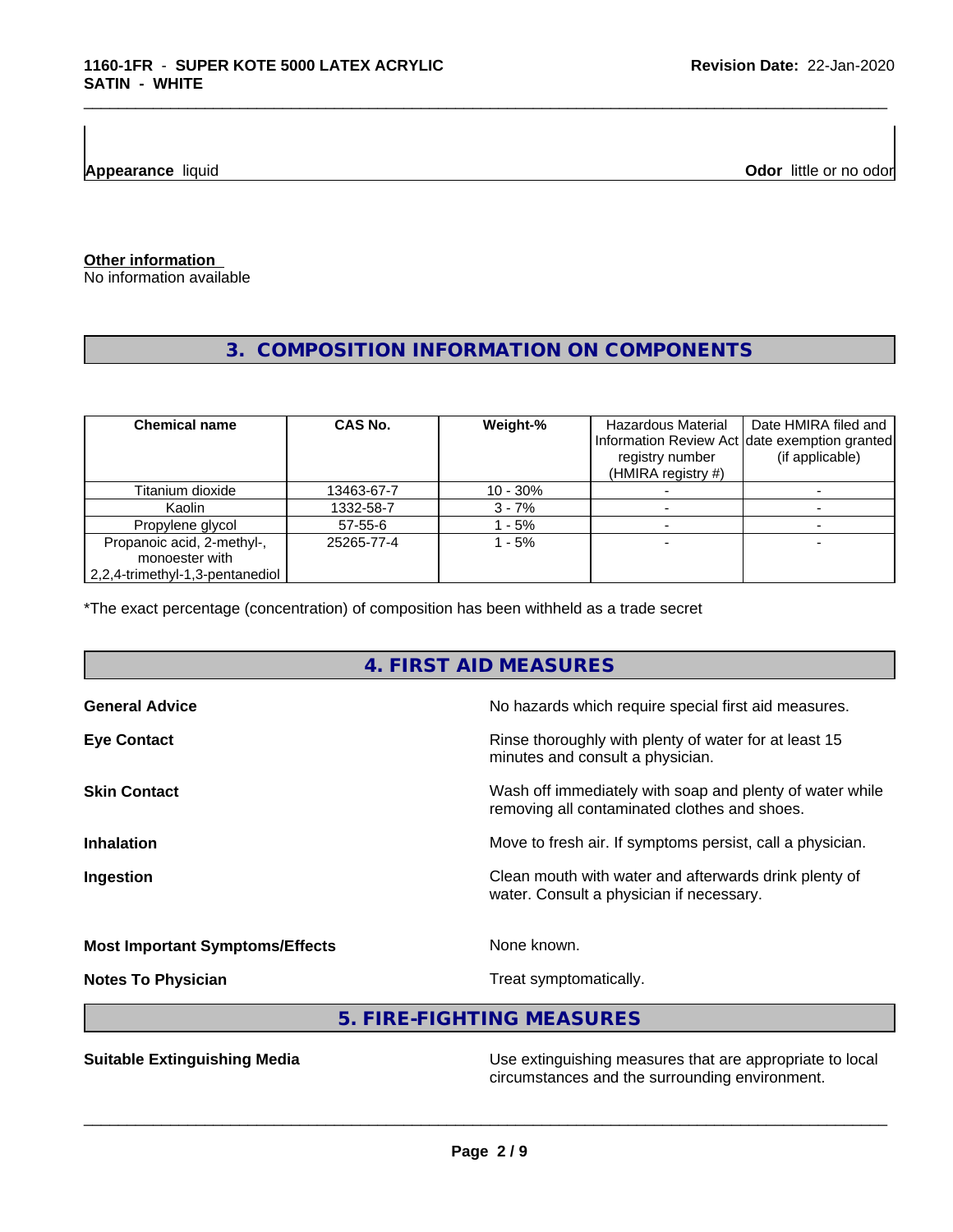| Protective equipment and precautions for firefighters                                                                 | As in any fire, wear self-contained breathing apparatus<br>pressure-demand, MSHA/NIOSH (approved or equivalent)<br>and full protective gear. |  |  |
|-----------------------------------------------------------------------------------------------------------------------|----------------------------------------------------------------------------------------------------------------------------------------------|--|--|
| <b>Specific Hazards Arising From The Chemical</b>                                                                     | Closed containers may rupture if exposed to fire or<br>extreme heat.                                                                         |  |  |
| <b>Sensitivity to mechanical impact</b>                                                                               | No                                                                                                                                           |  |  |
| Sensitivity to static discharge                                                                                       | No                                                                                                                                           |  |  |
| <b>Flash Point Data</b><br>Flash point (°F)<br>Flash Point (°C)<br><b>Method</b><br><b>Flammability Limits In Air</b> | Not applicable<br>Not applicable<br>Not applicable                                                                                           |  |  |
| Lower flammability limit:<br><b>Upper flammability limit:</b>                                                         | Not applicable<br>Not applicable                                                                                                             |  |  |
| Flammability: 0<br><b>NFPA</b><br>Health: 1                                                                           | <b>Instability: 0</b><br><b>Special: Not Applicable</b>                                                                                      |  |  |
| <b>NFPA Legend</b><br>0 - Not Hazardous<br>$\overline{1}$ $\overline{1}$                                              |                                                                                                                                              |  |  |

\_\_\_\_\_\_\_\_\_\_\_\_\_\_\_\_\_\_\_\_\_\_\_\_\_\_\_\_\_\_\_\_\_\_\_\_\_\_\_\_\_\_\_\_\_\_\_\_\_\_\_\_\_\_\_\_\_\_\_\_\_\_\_\_\_\_\_\_\_\_\_\_\_\_\_\_\_\_\_\_\_\_\_\_\_\_\_\_\_\_\_\_\_

- 1 Slightly
- 2 Moderate
- 3 High
- 4 Severe

*The ratings assigned are only suggested ratings, the contractor/employer has ultimate responsibilities for NFPA ratings where this system is used.*

*Additional information regarding the NFPA rating system is available from the National Fire Protection Agency (NFPA) at www.nfpa.org.*

# **6. ACCIDENTAL RELEASE MEASURES**

**Personal Precautions Precautions** Avoid contact with skin, eyes and clothing. Ensure adequate ventilation. **Other Information Other Information Prevent further leakage or spillage if safe to do so. Environmental precautions** See Section 12 for additional Ecological Information. **Methods for Cleaning Up Soak** up with inert absorbent material. Sweep up and shovel into suitable containers for disposal.

**7. HANDLING AND STORAGE**

| <b>Handling</b> | Avoid contact with skin, eyes and clothing. Avoid breathing<br>vapors, spray mists or sanding dust. In case of insufficient<br>ventilation, wear suitable respiratory equipment. |  |
|-----------------|----------------------------------------------------------------------------------------------------------------------------------------------------------------------------------|--|
| <b>Storage</b>  | Keep container tightly closed. Keep out of the reach of                                                                                                                          |  |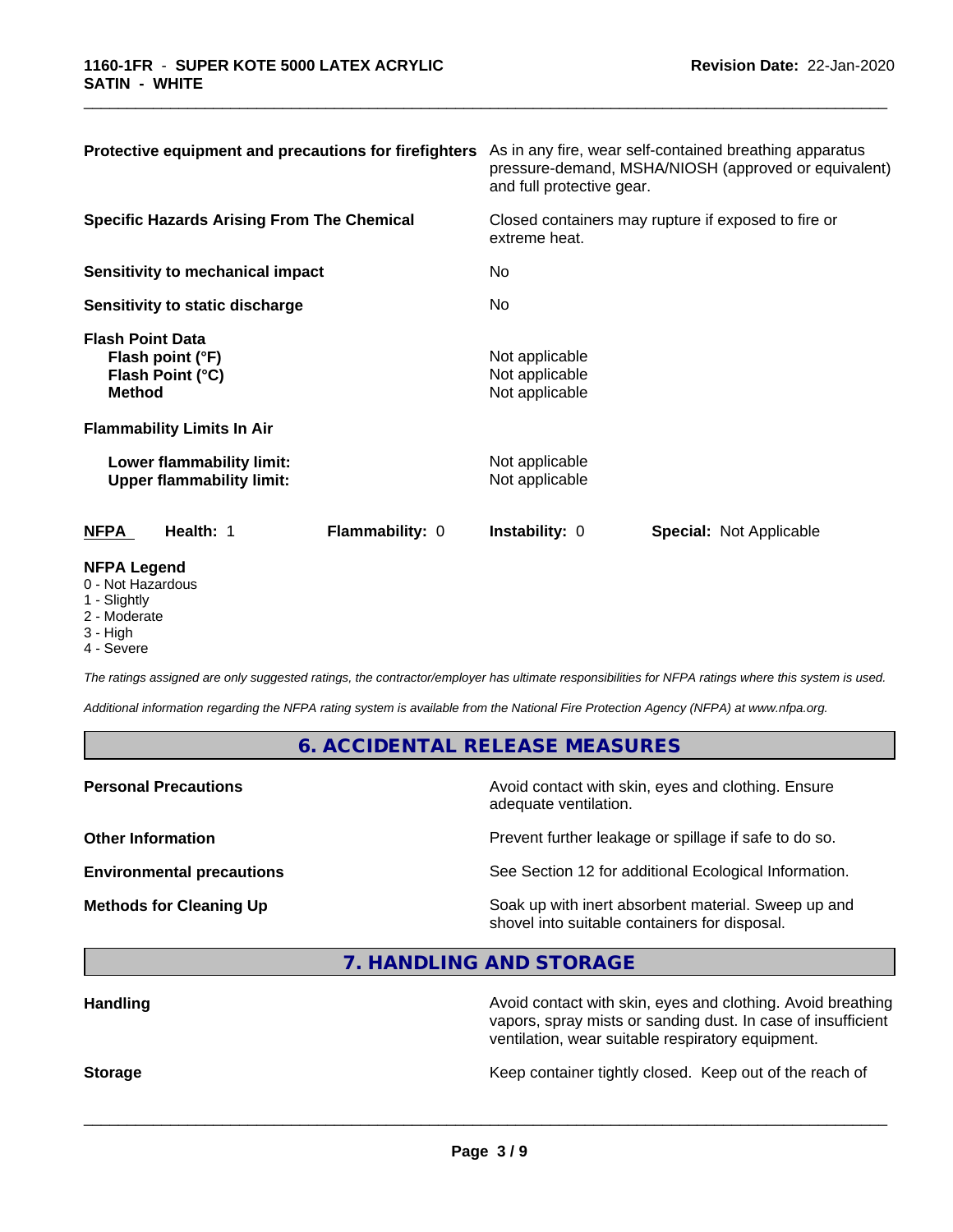children.

#### **Incompatible Materials No information available No** information available

\_\_\_\_\_\_\_\_\_\_\_\_\_\_\_\_\_\_\_\_\_\_\_\_\_\_\_\_\_\_\_\_\_\_\_\_\_\_\_\_\_\_\_\_\_\_\_\_\_\_\_\_\_\_\_\_\_\_\_\_\_\_\_\_\_\_\_\_\_\_\_\_\_\_\_\_\_\_\_\_\_\_\_\_\_\_\_\_\_\_\_\_\_

# **8. EXPOSURE CONTROLS/PERSONAL PROTECTION**

#### **Exposure Limits**

| <b>Chemical name</b> | <b>ACGIH TLV</b>                                                                                                                              | <b>Alberta</b>             | <b>British Columbia</b>     | <b>Ontario</b>                                          | Quebec                      |
|----------------------|-----------------------------------------------------------------------------------------------------------------------------------------------|----------------------------|-----------------------------|---------------------------------------------------------|-----------------------------|
| Titanium dioxide     | TWA: $10 \text{ mg/m}^3$                                                                                                                      | 10 mg/m <sup>3</sup> - TWA | 10 mg/m $3$ - TWA           | 10 mg/m $3$ - TWA                                       | 10 mg/m $3$ - TWAEV         |
|                      |                                                                                                                                               |                            | $3$ mg/m <sup>3</sup> - TWA |                                                         |                             |
| Kaolin               | TWA: $2 \text{ mg/m}^3$<br>particulate matter<br>containing no<br>asbestos and <1%<br>crystalline silica,<br>respirable particulate<br>matter | $2 \text{ mg/m}^3$ - TWA   | $2 \text{ mg/m}^3$ - TWA    | 2 mg/m <sup>3</sup> - TWA                               | 5 mg/m <sup>3</sup> - TWAEV |
| Propylene glycol     | N/E                                                                                                                                           | N/E                        | N/E                         | 10 mg/m $3$ - TWA<br>50 ppm - TWA<br>155 mg/m $3$ - TWA | N/E                         |

#### **Legend**

ACGIH - American Conference of Governmental Industrial Hygienists Alberta - Alberta Occupational Exposure Limits British Columbia - British Columbia Occupational Exposure Limits Ontario - Ontario Occupational Exposure Limits Quebec - Quebec Occupational Exposure Limits N/E - Not established

**Personal Protective Equipment**

**Engineering Measures Ensure** Ensure adequate ventilation, especially in confined areas.

**Eve/Face Protection Safety glasses with side-shields. Skin Protection Protection Protective gloves and impervious clothing. Respiratory Protection In case of insufficient ventilation wear suitable respiratory** equipment.

**Hygiene Measures Avoid contact with skin, eyes and clothing. Remove and Avoid contact with skin, eyes and clothing. Remove and** wash contaminated clothing before re-use. Wash thoroughly after handling.

# **9. PHYSICAL AND CHEMICAL PROPERTIES**

**Appearance** liquid **Odor** little or no odor **Density (Ibs/gal)** 20.4 - 10.8 **Specific Gravity** 1.24 - 1.29

**Odor Threshold No information available No information available pH** No information available **Viscosity (cps)** No information available **Solubility(ies)** No information available **Water solubility Water solubility Water solubility Water solubility Water solution Evaporation Rate No information available No information available Vapor pressure** No information available **Vapor density Vapor** density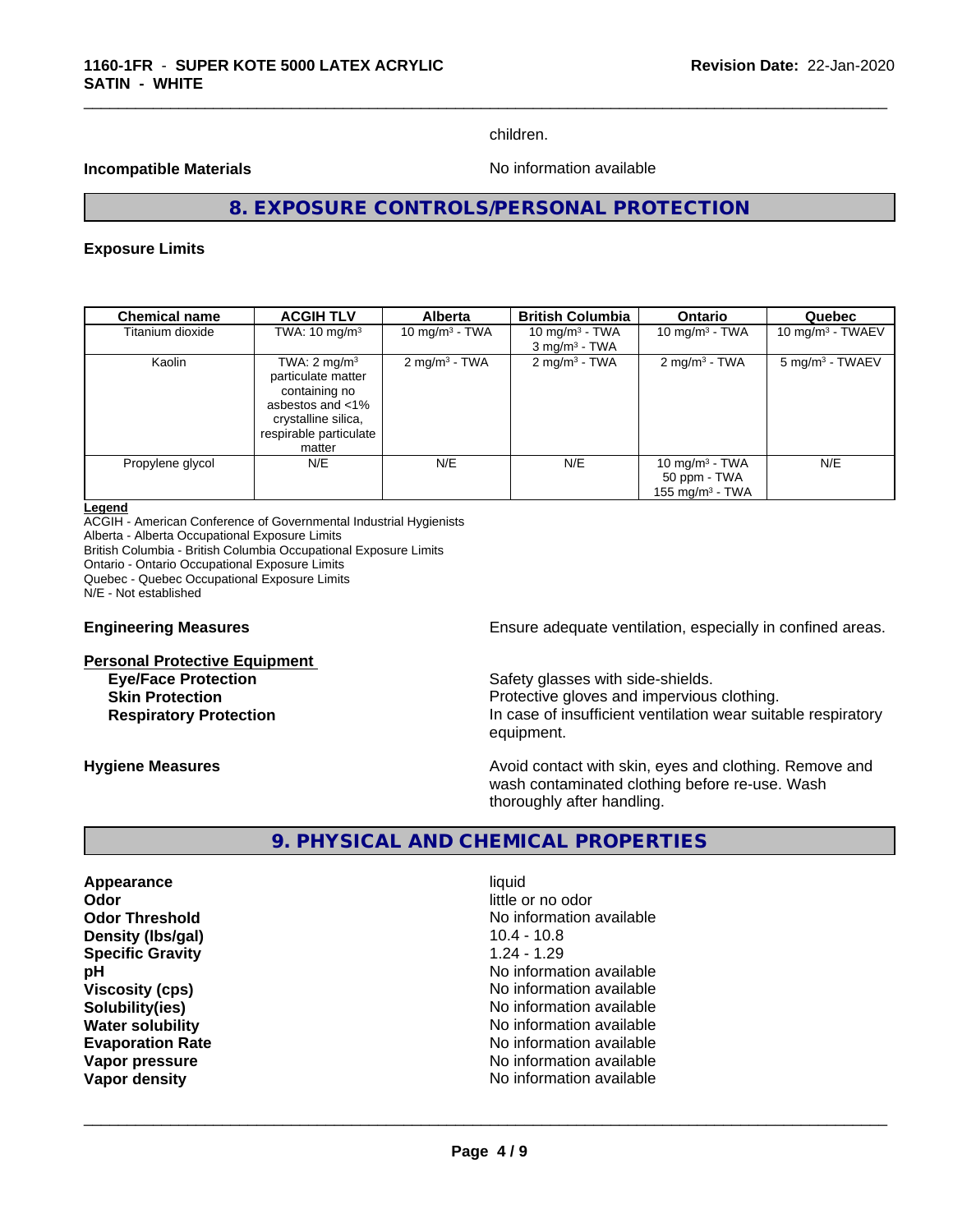| $40 - 50$                |
|--------------------------|
| $25 - 35$                |
| $50 - 60$                |
| $65 - 75$                |
| < 100                    |
| 212                      |
| 100                      |
| 32                       |
| 0                        |
| Not applicable           |
| Not applicable           |
| Not applicable           |
| Not applicable           |
| Not applicable           |
| Not applicable           |
| No information available |
| No information available |
| No information available |
| No information available |
| No information available |
|                          |

# **10. STABILITY AND REACTIVITY**

\_\_\_\_\_\_\_\_\_\_\_\_\_\_\_\_\_\_\_\_\_\_\_\_\_\_\_\_\_\_\_\_\_\_\_\_\_\_\_\_\_\_\_\_\_\_\_\_\_\_\_\_\_\_\_\_\_\_\_\_\_\_\_\_\_\_\_\_\_\_\_\_\_\_\_\_\_\_\_\_\_\_\_\_\_\_\_\_\_\_\_\_\_

| <b>Reactivity</b>                       | Not Applicable                           |
|-----------------------------------------|------------------------------------------|
| <b>Chemical Stability</b>               | Stable under normal conditions.          |
| <b>Conditions to avoid</b>              | Prevent from freezing.                   |
| <b>Incompatible Materials</b>           | No materials to be especially mentioned. |
| <b>Hazardous Decomposition Products</b> | None under normal use.                   |
| Possibility of hazardous reactions      | None under normal conditions of use.     |

# **11. TOXICOLOGICAL INFORMATION**

| <b>Product Information</b><br>Information on likely routes of exposure                     |                                           |
|--------------------------------------------------------------------------------------------|-------------------------------------------|
| <b>Principal Routes of Exposure</b>                                                        | Eye contact, skin contact and inhalation. |
| <b>Acute Toxicity</b><br><b>Product Information</b>                                        | No information available                  |
| Symptoms related to the physical, chemical and toxicological characteristics               |                                           |
| <b>Symptoms</b>                                                                            | No information available                  |
| Delayed and immediate effects as well as chronic effects from short and long-term exposure |                                           |
| Eye contact                                                                                | May cause slight irritation               |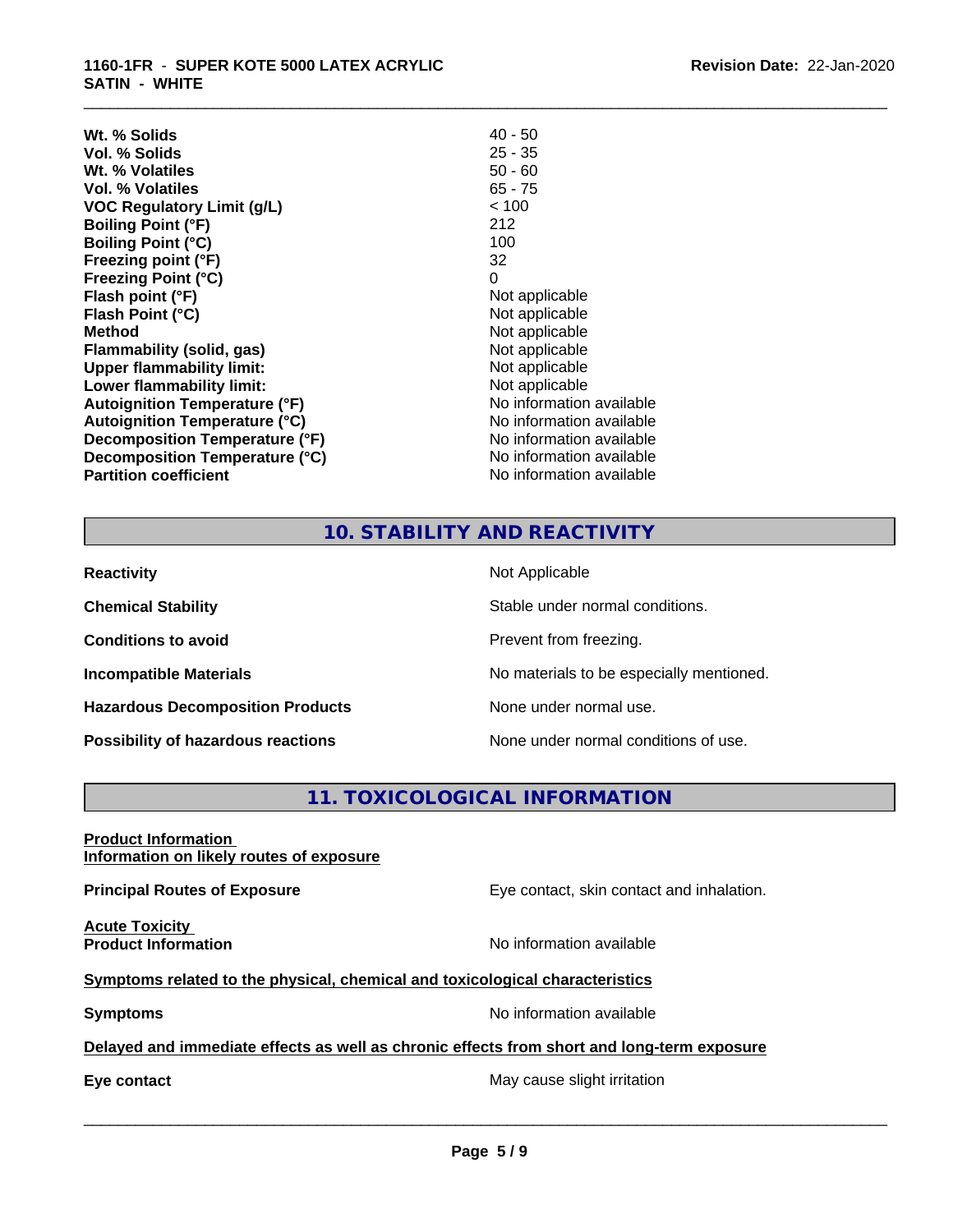| <b>Skin contact</b>             | Substance may cause slight skin irritation. Prolonged or |
|---------------------------------|----------------------------------------------------------|
|                                 | repeated contact may dry skin and cause irritation.      |
| <b>Inhalation</b>               | May cause irritation of respiratory tract.               |
| Ingestion                       | Ingestion may cause gastrointestinal irritation, nausea, |
|                                 | vomiting and diarrhea.                                   |
| <b>Sensitization</b>            | No information available.                                |
| <b>Neurological Effects</b>     | No information available.                                |
| <b>Mutagenic Effects</b>        | No information available.                                |
| <b>Reproductive Effects</b>     | No information available.                                |
| <b>Developmental Effects</b>    | No information available.                                |
| Target organ effects            | No information available.                                |
| <b>STOT - single exposure</b>   | No information available.                                |
| <b>STOT - repeated exposure</b> | No information available.                                |
| Other adverse effects           | No information available.                                |
| <b>Aspiration Hazard</b>        | No information available.                                |
|                                 |                                                          |

#### **Numerical measures of toxicity**

# **The following values are calculated based on chapter 3.1 of the GHS document**

| <b>ATEmix (oral)</b>   |  |
|------------------------|--|
| <b>ATEmix (dermal)</b> |  |

**ATEmix (oral)** 45756 mg/kg **ATEmix (dermal)** 745015 mg/kg

\_\_\_\_\_\_\_\_\_\_\_\_\_\_\_\_\_\_\_\_\_\_\_\_\_\_\_\_\_\_\_\_\_\_\_\_\_\_\_\_\_\_\_\_\_\_\_\_\_\_\_\_\_\_\_\_\_\_\_\_\_\_\_\_\_\_\_\_\_\_\_\_\_\_\_\_\_\_\_\_\_\_\_\_\_\_\_\_\_\_\_\_\_

# **Component Information**

| Chemical name                                                                                 | Oral LD50            | Dermal LD50              | <b>Inhalation LC50</b> |
|-----------------------------------------------------------------------------------------------|----------------------|--------------------------|------------------------|
| Titanium dioxide<br>13463-67-7                                                                | > 10000 mg/kg (Rat)  |                          |                        |
| Kaolin<br>1332-58-7                                                                           | $>$ 5000 mg/kg (Rat) | $>$ 5000 mg/kg (Rat)     |                        |
| Propylene glycol<br>$57 - 55 - 6$                                                             | $= 20$ g/kg (Rat)    | $= 20800$ mg/kg (Rabbit) |                        |
| Propanoic acid, 2-methyl-,<br>monoester with<br>2,2,4-trimethyl-1,3-pentanediol<br>25265-77-4 | $=$ 3200 mg/kg (Rat) | $> 15200$ mg/kg (Rat)    |                        |

# **Carcinogenicity**

*The information below indicateswhether each agency has listed any ingredient as a carcinogen:.*

| <b>Chemical name</b> | <b>IARC</b>                               | <b>NTP</b> |
|----------------------|-------------------------------------------|------------|
|                      | 2B<br>Carcinogen<br><b>Possible Human</b> |            |
| 'Titanium<br>dioxide |                                           |            |

• Although IARC has classified titanium dioxide as possibly carcinogenic to humans (2B), their summary concludes: "No significant exposure to titanium dioxide is thought to occur during the use of products in which titanium dioxide is bound to other materials, such as paint."

# **Legend**

IARC - International Agency for Research on Cancer NTP - National Toxicity Program OSHA - Occupational Safety & Health Administration

**12. ECOLOGICAL INFORMATION**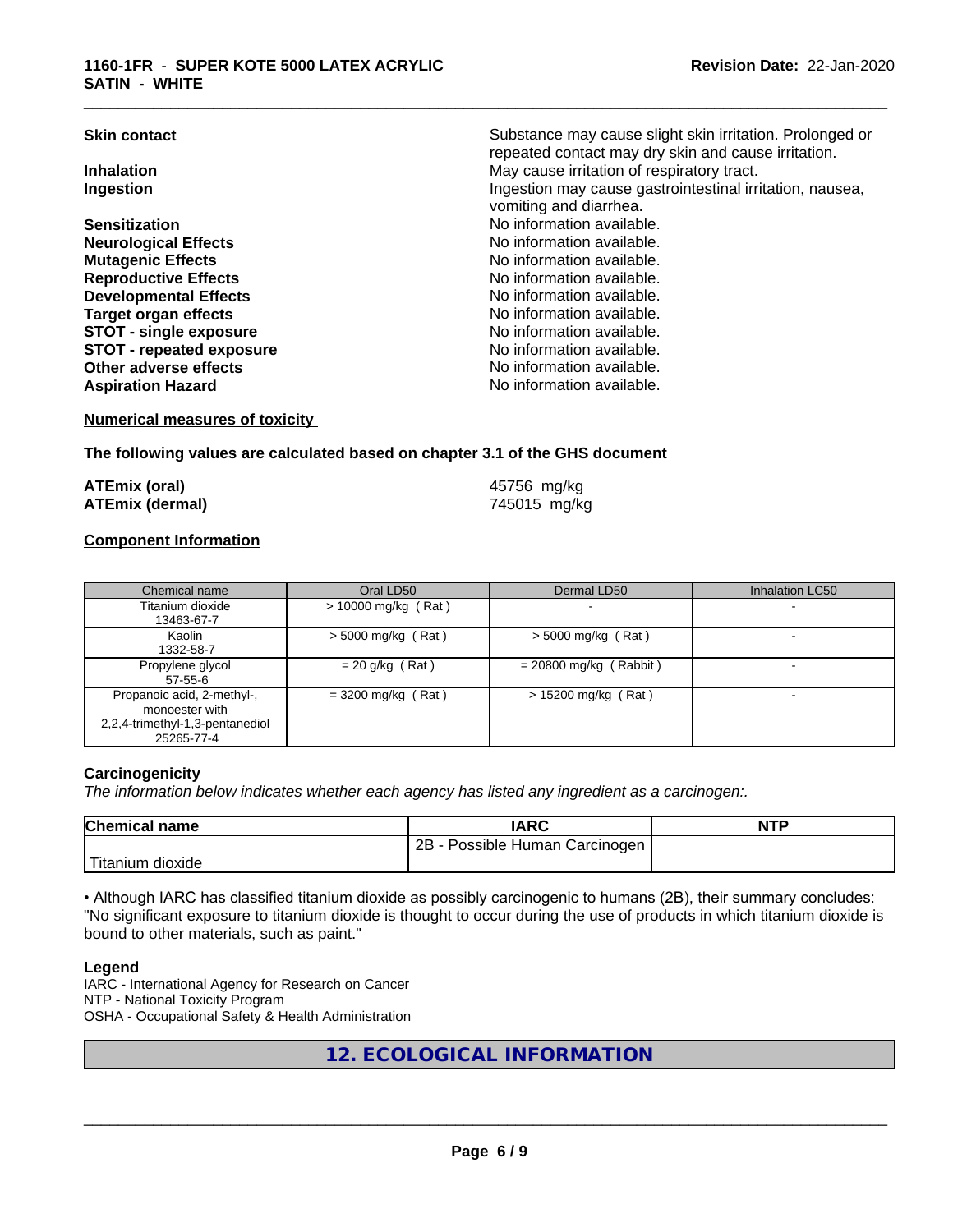\_\_\_\_\_\_\_\_\_\_\_\_\_\_\_\_\_\_\_\_\_\_\_\_\_\_\_\_\_\_\_\_\_\_\_\_\_\_\_\_\_\_\_\_\_\_\_\_\_\_\_\_\_\_\_\_\_\_\_\_\_\_\_\_\_\_\_\_\_\_\_\_\_\_\_\_\_\_\_\_\_\_\_\_\_\_\_\_\_\_\_\_\_

# **Ecotoxicity Effects**

The environmental impact of this product has not been fully investigated.

# **Product Information**

#### **Acute Toxicity to Fish**

No information available

#### **Acute Toxicity to Aquatic Invertebrates**

No information available

#### **Acute Toxicity to Aquatic Plants**

No information available

#### **Persistence / Degradability**

No information available.

#### **Bioaccumulation**

There is no data for this product.

# **Mobility in Environmental Media**

No information available.

#### **Ozone**

No information available

# **Component Information**

# **Acute Toxicity to Fish**

Titanium dioxide  $LC50:$  > 1000 mg/L (Fathead Minnow - 96 hr.) Propylene glycol LC50: 710 mg/L (Fathead Minnow - 96 hr.)

#### **Acute Toxicity to Aquatic Invertebrates**

Propylene glycol EC50: > 10000 mg/L (Daphnia magna - 24 hr.)

# **Acute Toxicity to Aquatic Plants**

No information available

# **13. DISPOSAL CONSIDERATIONS**

**Waste Disposal Method Dispose of in accordance with federal, state, provincial,** and local regulations. Local requirements may vary, consult your sanitation department or state-designated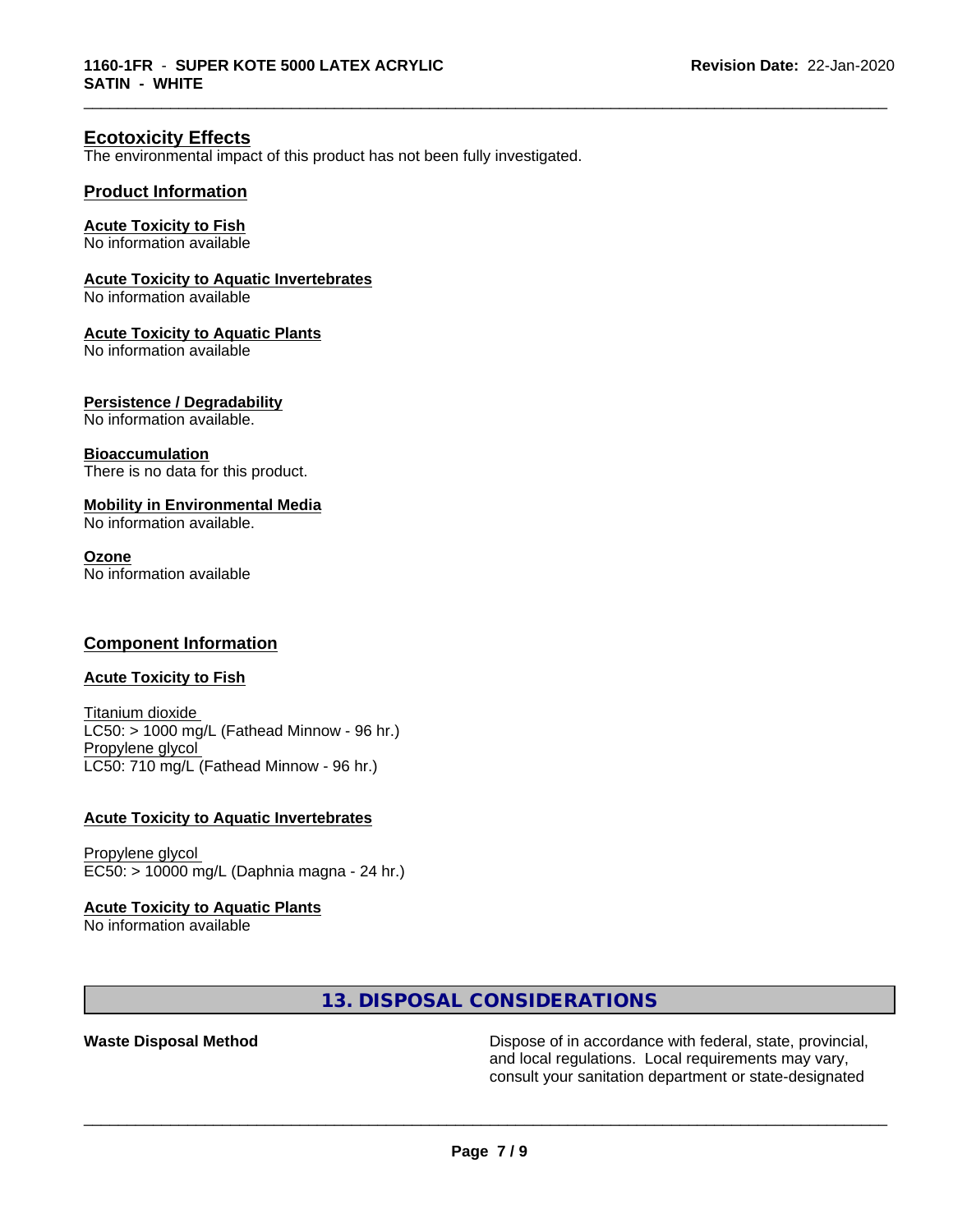environmental protection agency for more disposal options.

# **14. TRANSPORT INFORMATION**

**TDG** Not regulated

\_\_\_\_\_\_\_\_\_\_\_\_\_\_\_\_\_\_\_\_\_\_\_\_\_\_\_\_\_\_\_\_\_\_\_\_\_\_\_\_\_\_\_\_\_\_\_\_\_\_\_\_\_\_\_\_\_\_\_\_\_\_\_\_\_\_\_\_\_\_\_\_\_\_\_\_\_\_\_\_\_\_\_\_\_\_\_\_\_\_\_\_\_

**ICAO / IATA** Not regulated

**IMDG / IMO** Not regulated

**15. REGULATORY INFORMATION**

# **International Inventories**

| <b>TSCA: United States</b> | Yes - All components are listed or exempt. |
|----------------------------|--------------------------------------------|
| <b>DSL: Canada</b>         | Yes - All components are listed or exempt. |

# **National Pollutant Release Inventory (NPRI)**

#### **NPRI Parts 1- 4**

This product contains the following Parts 1-4 NPRI chemicals:

*None*

# **NPRI Part 5**

This product contains the following NPRI Part 5 Chemicals:

*None*

# **WHMIS Regulatory Status**

This product has been classified in accordance with the hazard criteria of the Hazardous Products Regulations (HPR) and the SDS contains all the information required by the HPR.

| <b>16. OTHER INFORMATION</b>                                                                                                                          |           |                                                                            |                      |          |  |  |
|-------------------------------------------------------------------------------------------------------------------------------------------------------|-----------|----------------------------------------------------------------------------|----------------------|----------|--|--|
| HMIS -                                                                                                                                                | Health: 1 | Flammability: 0                                                            | <b>Reactivity: 0</b> | $PPE: -$ |  |  |
| <b>HMIS Legend</b><br>0 - Minimal Hazard<br>1 - Slight Hazard<br>2 - Moderate Hazard<br>3 - Serious Hazard<br>4 - Severe Hazard<br>* - Chronic Hazard |           | X - Consult your supervisor or S.O.P. for "Special" handling instructions. |                      |          |  |  |